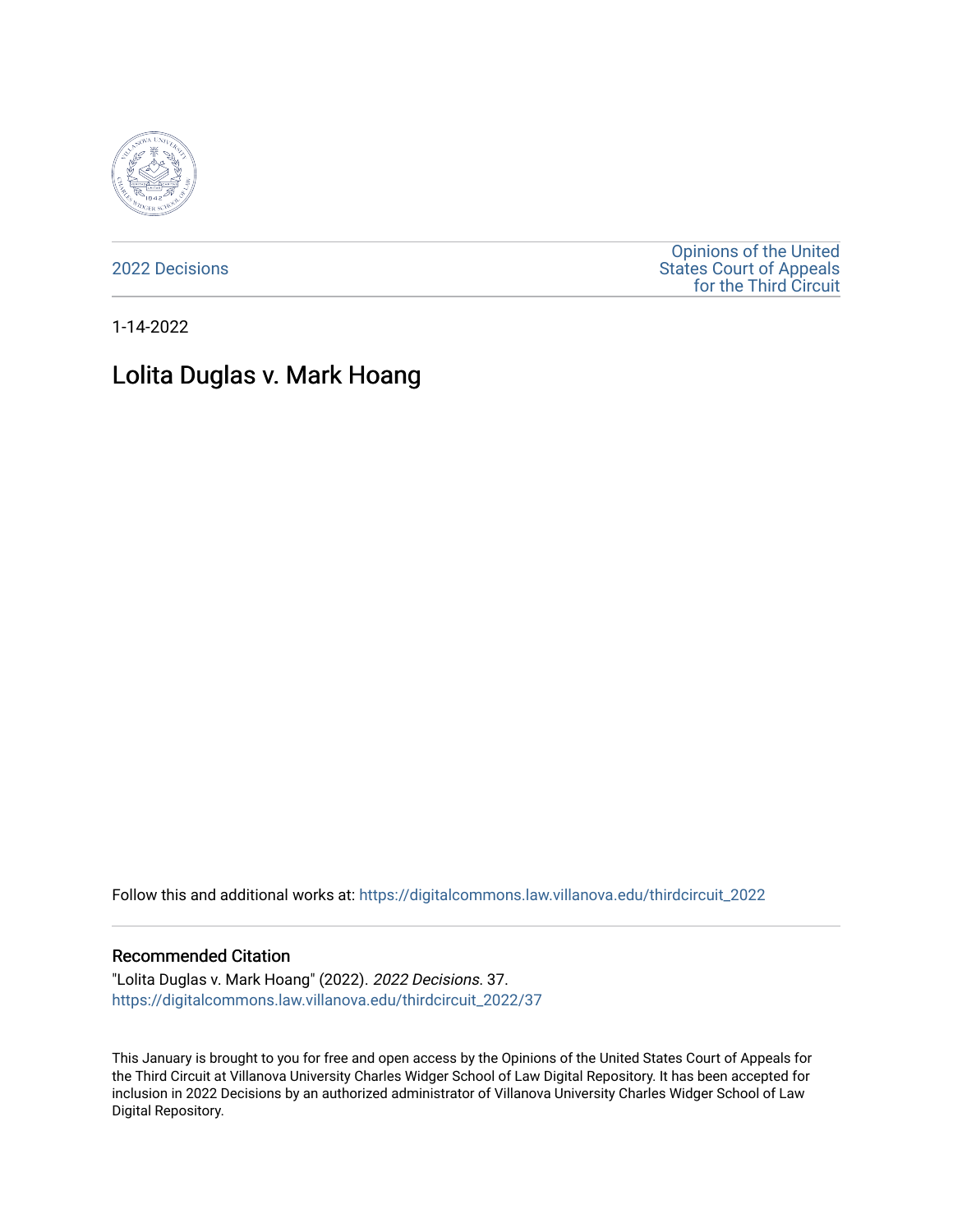#### **NOT PRECEDENTIAL**

### UNITED STATES COURT OF APPEALS FOR THE THIRD CIRCUIT

 $\frac{1}{2}$ 

No. 21-2777  $\overline{\phantom{a}}$ 

## LOLITA DUGLAS, Appellant

v.

MARK HOANG, DMD \_\_\_\_\_\_\_\_\_\_\_\_\_\_\_\_\_\_\_\_\_\_\_\_\_\_\_\_\_\_\_\_\_\_\_\_

On Appeal from the United States District Court for the Eastern District of Pennsylvania (D.C. Civil Action No. 2-21-cv-03905) District Judge: Gene E. K. Pratter

 $\mathcal{L}_\text{max}$  and  $\mathcal{L}_\text{max}$  and  $\mathcal{L}_\text{max}$  and  $\mathcal{L}_\text{max}$ 

Submitted for Possible Dismissal Pursuant to 28 U.S.C. § 1915(e)(2)(B) or Summary Action Pursuant to Third Circuit LAR 27.4 and I.O.P. 10.6 December 9, 2021 Before: MCKEE, GREENAWAY, JR., and PORTER, Circuit Judges

> (Opinion filed: January 14, 2022)  $\frac{1}{2}$

> > OPINION\*  $\overline{\phantom{a}}$

PER CURIAM

<sup>\*</sup> This disposition is not an opinion of the full Court and pursuant to I.O.P. 5.7 does not constitute binding precedent.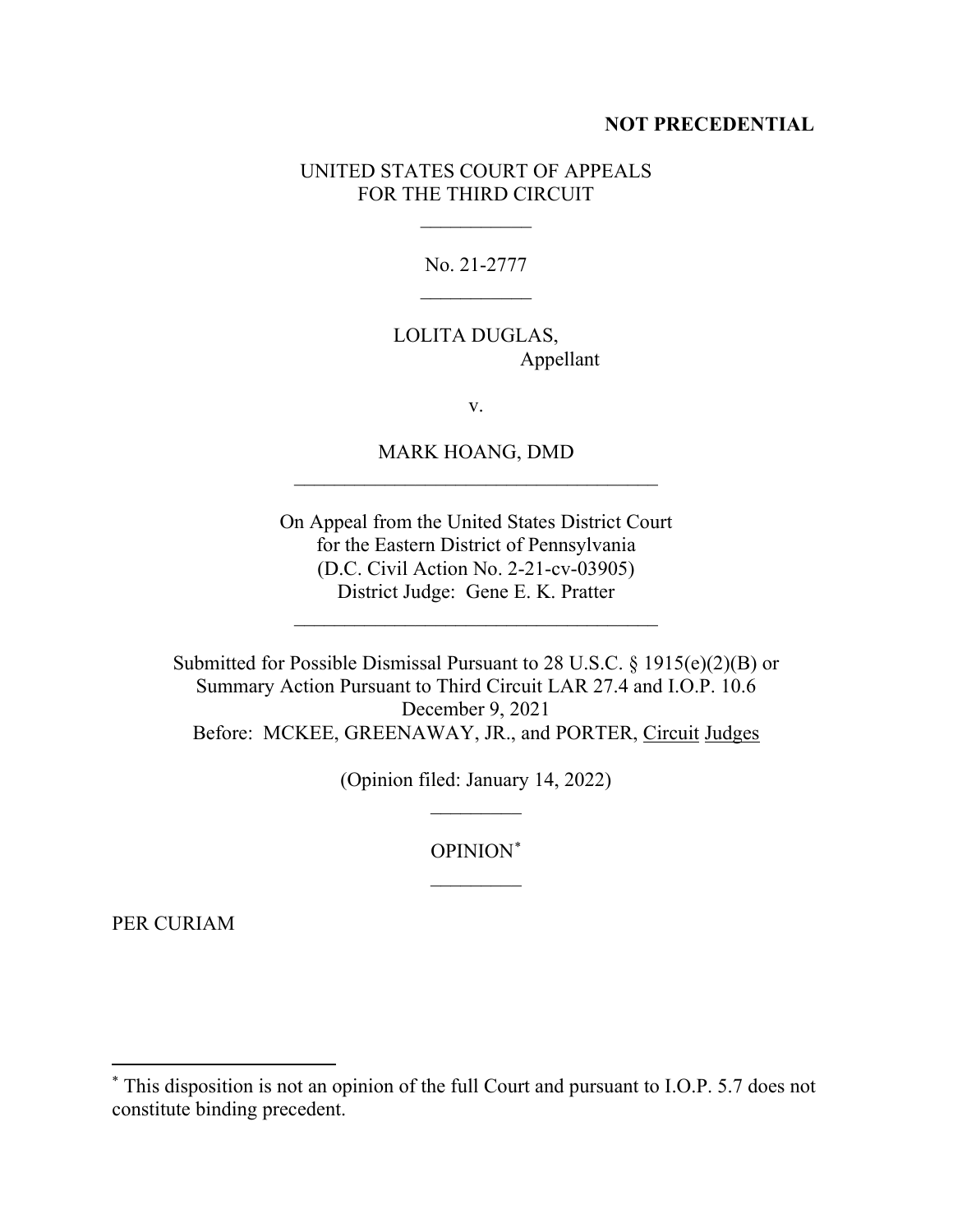I.

Lolita Duglas, acting pro se, sought to file a complaint in forma pauperis against Mark Hoang, DMD. She alleged that she went to him "to ask if he could grow [her] tooth and teeth" and he told her to use Listerine instead. ECF No. 2 at p. 3. She conceded that she had suffered no injury, and she requested as relief five cents "to grow [her] tooth and teeth."  $\underline{Id}$  at p. 4.

The District Court granted Duglas's motion to proceed in forma pauperis and dismissed Duglas's entire complaint under 28 U.S.C. § 1915(e)(2)(B) because all the claims were legally and factually frivolous. The District Court dismissed the federal claims with prejudice, but it dismissed any state law claims without prejudice for lack of subject matter jurisdiction. Duglas appeals in forma pauperis.

### II.

We have jurisdiction under 28 U.S.C.  $\S$  1291 to consider this appeal.<sup>1</sup> Under 28 U.S.C. § 1915(e)(2)(B)(i), we must dismiss Duglas's appeal as frivolous because it "lacks an arguable basis either in law or in fact." See Neitzke v. Williams, 490 U.S. 319, 325

<sup>&</sup>lt;sup>1</sup> Although the District Court dismissed the complaint in part without prejudice, the identified defect – lack of subject matter jurisdiction over state law claims – cannot be cured without changing the cause of action. See Borelli v. City of Reading, 532 F.2d 950, 951 (3d Cir. 1976) (per curiam) (explaining that a dismissal without prejudice is generally not appealable under 28 U.S.C. § 1291 unless the litigant cannot cure the defects in his complaint). Furthermore, as we will explain, it is clear that she cannot amend to state a claim. Accordingly, the dismissal without prejudice does not divest this Court of jurisdiction to consider this appeal.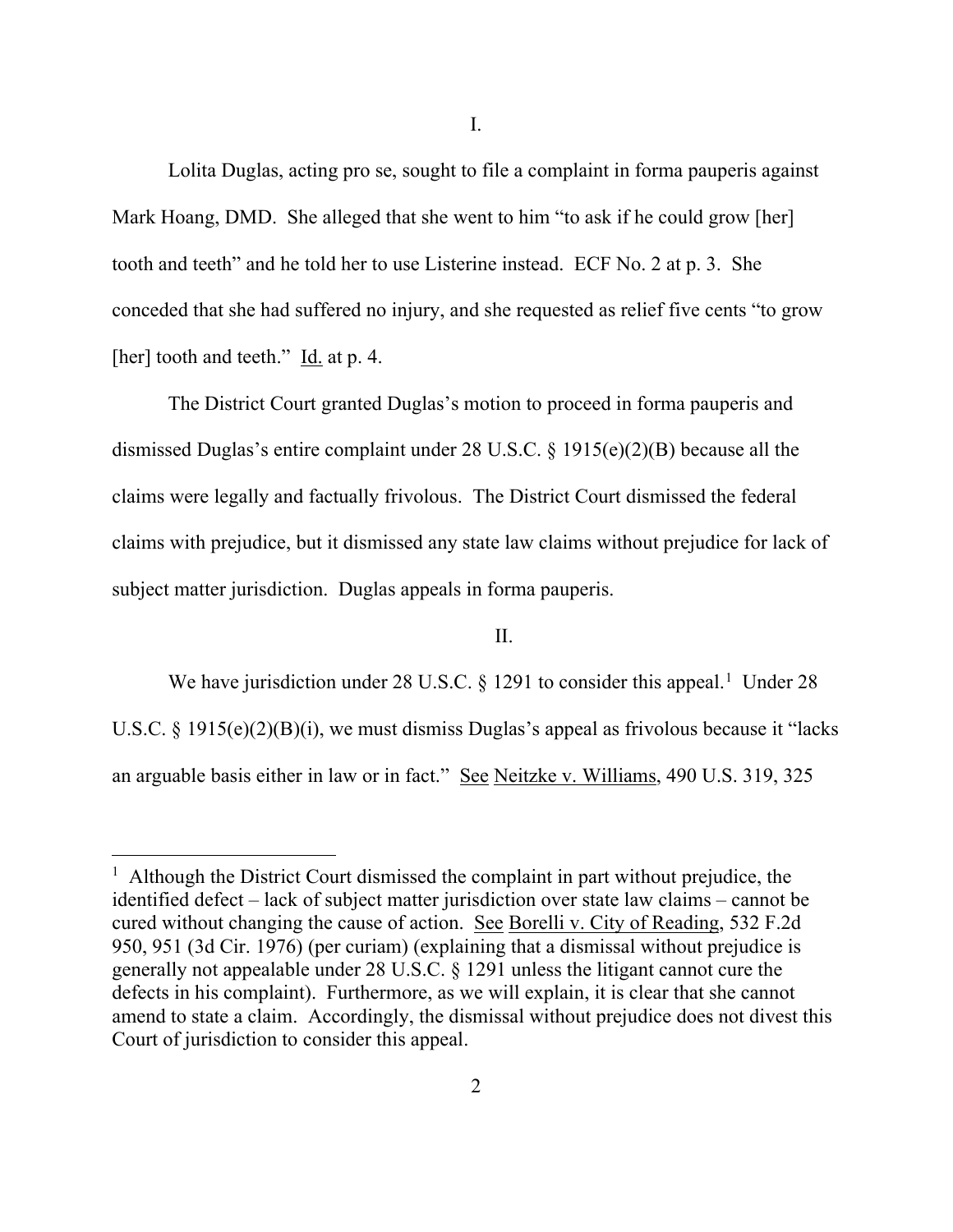(1989). Duglas's claim – grounded in an attempt to grow her teeth – appears to be "clearly baseless." See id. at 325, 327-28 (noting that a claim that is fanciful, fantastic, or delusional is factually frivolous). And, even if the factual basis for Duglas's claim against Hoang could be described as something other than clearly baseless, see Denton v. Hernandez, 504 U.S. 25, 33 (1992) (explaining that a complaint may contain allegations that are unlikely or strange but such allegations may nevertheless be true, in which case the complaint should not be dismissed as frivolous), the claim had no legal basis, see Neitzke, 490 U.S. at 325, and the District Court did not err in dismissing the entire complaint as frivolous.

Our review of the record does not reveal any basis to challenge the District Court's decision. As the District Court noted, Duglas presented no federal question.<sup>2</sup> See Growth Horizons, Inc. v. Delaware Cty., 983 F.2d 1277, 1281 (3d Cir. 1993) (explaining that a district court has federal question jurisdiction in a case where a plaintiff makes a non-frivolous allegation that she is entitled to relief under the U.S. Constitution or a federal statute). Further, even assuming that Duglas could set forth some sort of state law claim, the District Court did not have jurisdiction in diversity. Duglas did not plead that the parties were diverse, and, even if she had, the amount of damages she sought (five

<sup>&</sup>lt;sup>2</sup> Although Duglas invoked the writ of habeas corpus as the basis for jurisdiction over her complaint, ECF No. 2 at p. 2, the writ was inapposite because her claims have nothing to do with being detained. See Hamdi v. Rumsfeld, 542 U.S. 507, 525 (2004) (explaining that "the writ of habeas corpus remains available to every individual detained within the United States").